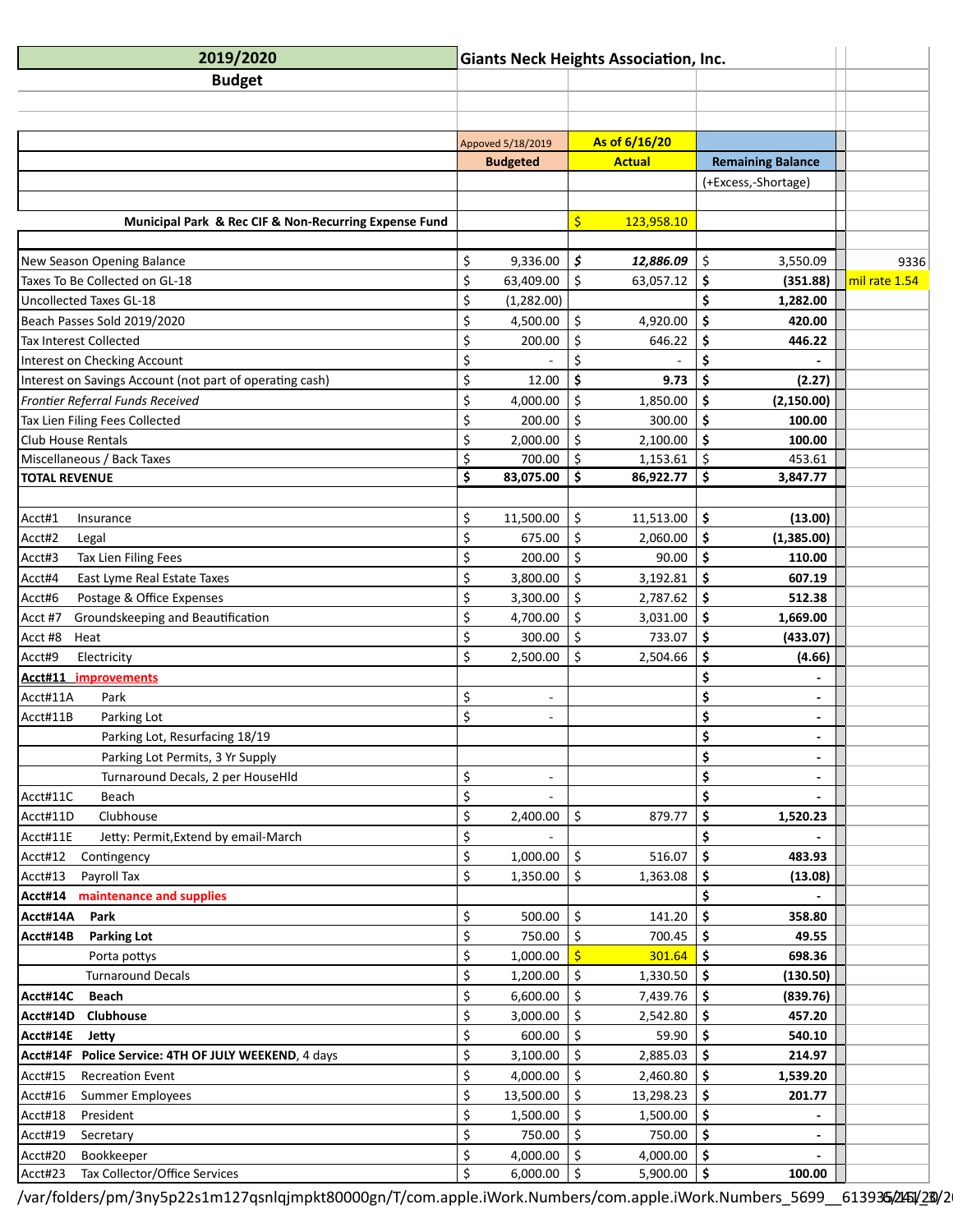| Acct#24<br>Clubhouse Chairperson                                                 | 850.00    | Ŝ.<br>850.00    | \$              |                 |
|----------------------------------------------------------------------------------|-----------|-----------------|-----------------|-----------------|
| Parks and Recreation Capital and Non Recurring Funds Contribution \$<br>Acct #25 | 4,000.00  |                 | 4,000.00        |                 |
| <b>TOTAL EXPENSES</b>                                                            | 83,075.00 | 72,831.39<br>S. | \$<br>10,243.61 |                 |
| Surplus                                                                          |           |                 |                 |                 |
|                                                                                  |           |                 |                 |                 |
|                                                                                  |           |                 |                 |                 |
|                                                                                  |           |                 |                 |                 |
|                                                                                  |           |                 |                 |                 |
|                                                                                  |           |                 |                 |                 |
| <b>Capital Improvement Fund Expenditures Approved:</b>                           |           |                 |                 |                 |
| 5/18/19                                                                          |           | Expended        | Unused          |                 |
| <b>Bathrooms Remodel for Clubhouse:</b>                                          | 10,000.00 |                 | 10,000.00       |                 |
| 11/12/19, Michael Burruano Plumbing: CH Bathroom Demolition:                     |           | (700.00)        | 9,300.00        | $11/14/19$ Tran |
| 12/8/19, Whalen Carpentry, CH BRs, Flooring, walls, light fixtures:              |           | (6,500.00)      | 2,800.00        | 12/8/19 Transi  |
| 12/18/19, Michael Burruano Plumbing: CH Bathroom Reno                            |           | (3, 150.00)     | (350.00)        | 12/18/19 Tran   |
| Totals:                                                                          | 10,000.00 | (10, 350.00)    | (350.00)        | 11D CH: Improv  |
|                                                                                  |           |                 |                 |                 |